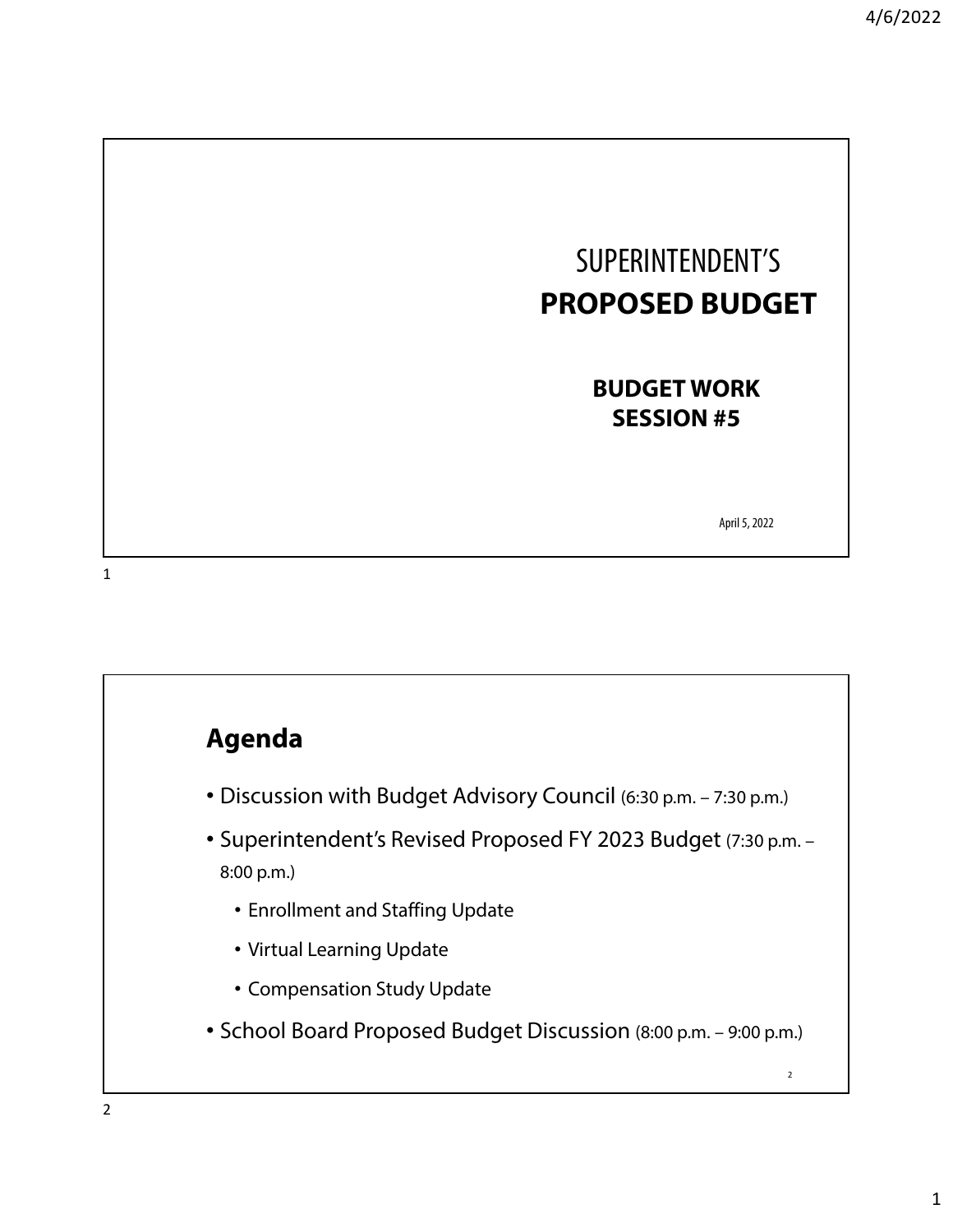# **Superintendent's Revised Proposed FY 2023 Budget**

#### **Enrollment and Staffing Update**

| <b>Description</b>                                                | <b>Amount</b> | <b>FTE</b> |
|-------------------------------------------------------------------|---------------|------------|
| School safety coordinators                                        | \$412,022     | 5.50       |
| Assistant Principal - Washington-Liberty                          | \$157,229     | 1.00       |
| <b>Spring Enrollment Update</b>                                   |               |            |
| Spring update placeholder                                         | ( \$800,000]  |            |
| Elementary changes                                                | \$1,311,002   | 15.80      |
| Secondary changes                                                 | (5207, 968)   | (3.25)     |
| Other adjustments                                                 |               |            |
| Reduce class size by 2 at ES                                      | (5661, 786)   | (8.00)     |
| 0.5 reading teacher and 0.5 math coach at ES (Title I & Over 650) | (597, 871)    | (1.00)     |
| Change MS planning factor for teams/block scheduling              | \$499,142     | 5.10       |
| Reduce class size by 1 at HS                                      | \$39,148      | 0.40       |
| <b>Subtotal Spring Enrollment Update</b>                          | \$81,667      | 9.05       |
| Net increase/<br>in budget                                        | \$650,918     | 15.55      |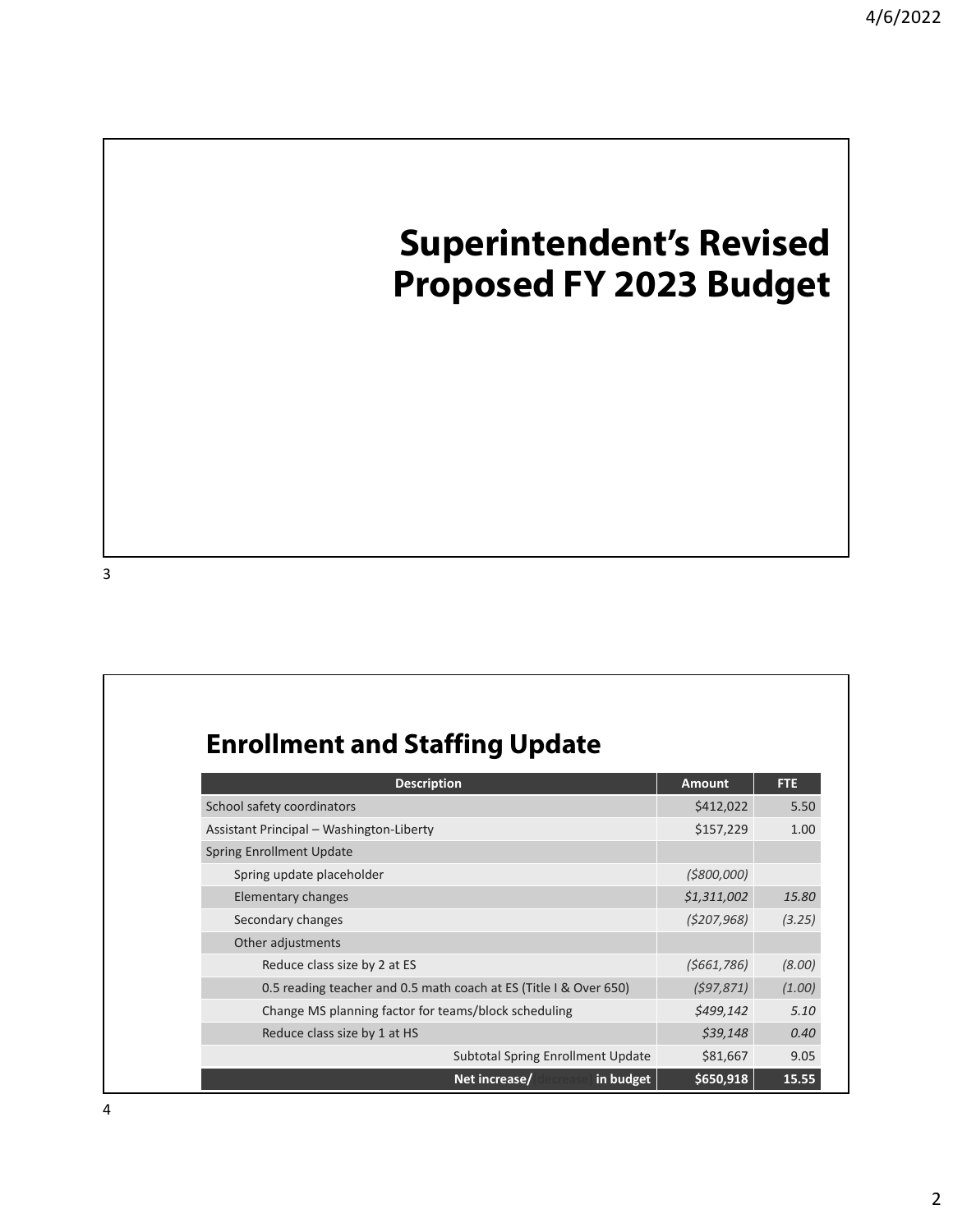#### **Virtual Learning Update – Enrollment**

| Level      | Total # Students | # Students with Disabilities | # English Learner Students |
|------------|------------------|------------------------------|----------------------------|
| Elementary |                  |                              |                            |
| Middle     |                  |                              |                            |
| High       |                  |                              |                            |
| Total      | 20               |                              | h                          |

5

## **Virtual Learning Update – Costs**

| <b>Description</b>                | <b>Amount</b> | <b>FTE</b> |
|-----------------------------------|---------------|------------|
| Virtual Virginia costs            | \$79,150      |            |
| Textbooks/Instructional Resources | \$5,000       |            |
| <b>Staffing</b>                   |               |            |
| Principal                         | \$192,337     | 1.00       |
| Special education staffing        | \$293,613     | 3.00       |
| English Learner staffing          | \$48,936      | 0.50       |
| Mentor teacher staffing           | \$48,936      | 0.50       |
| Subtotal                          | \$667,972     | 5.00       |
| Less virtual learning placeholder | (\$1,500,000) |            |
| in budget<br>Net increase/        |               | 5.00       |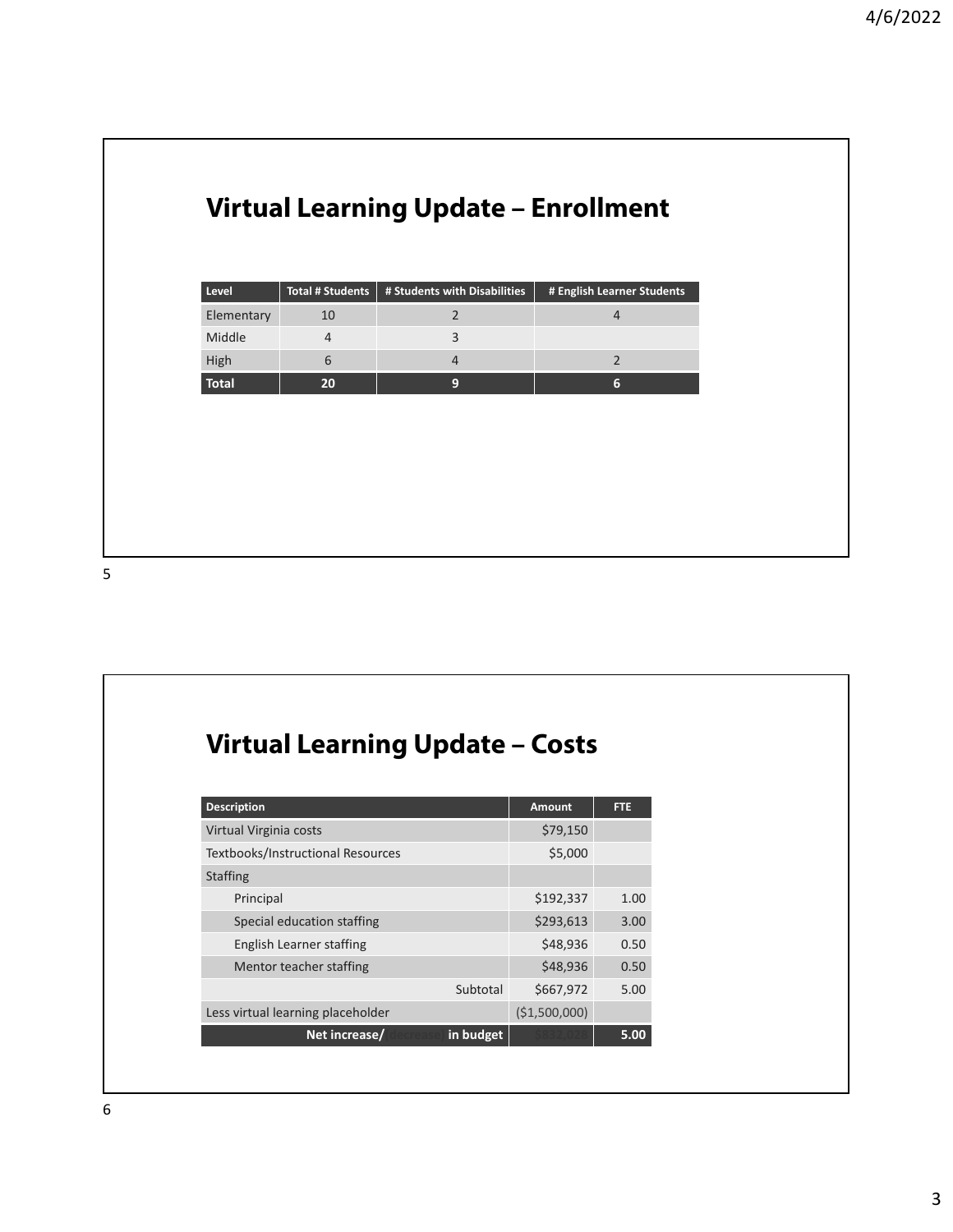#### **Compensation Study Update** • Findings since the December 9, 2021, and March 8, 2022, Work **Sessions** • Missed Step Analysis (T-scale) • Data provided by consultant did not factor T-scale employees that moved job locations but remained T-scale employees • For example, a teacher hired in 2009 as a Biology teacher but transferred from one high school to another high school in 2020 was noted as missing only 1 step. • 1,070 T-scale employees' salaries were identified in the analysis • **Total additional cost is \$2,071,858** 7 7

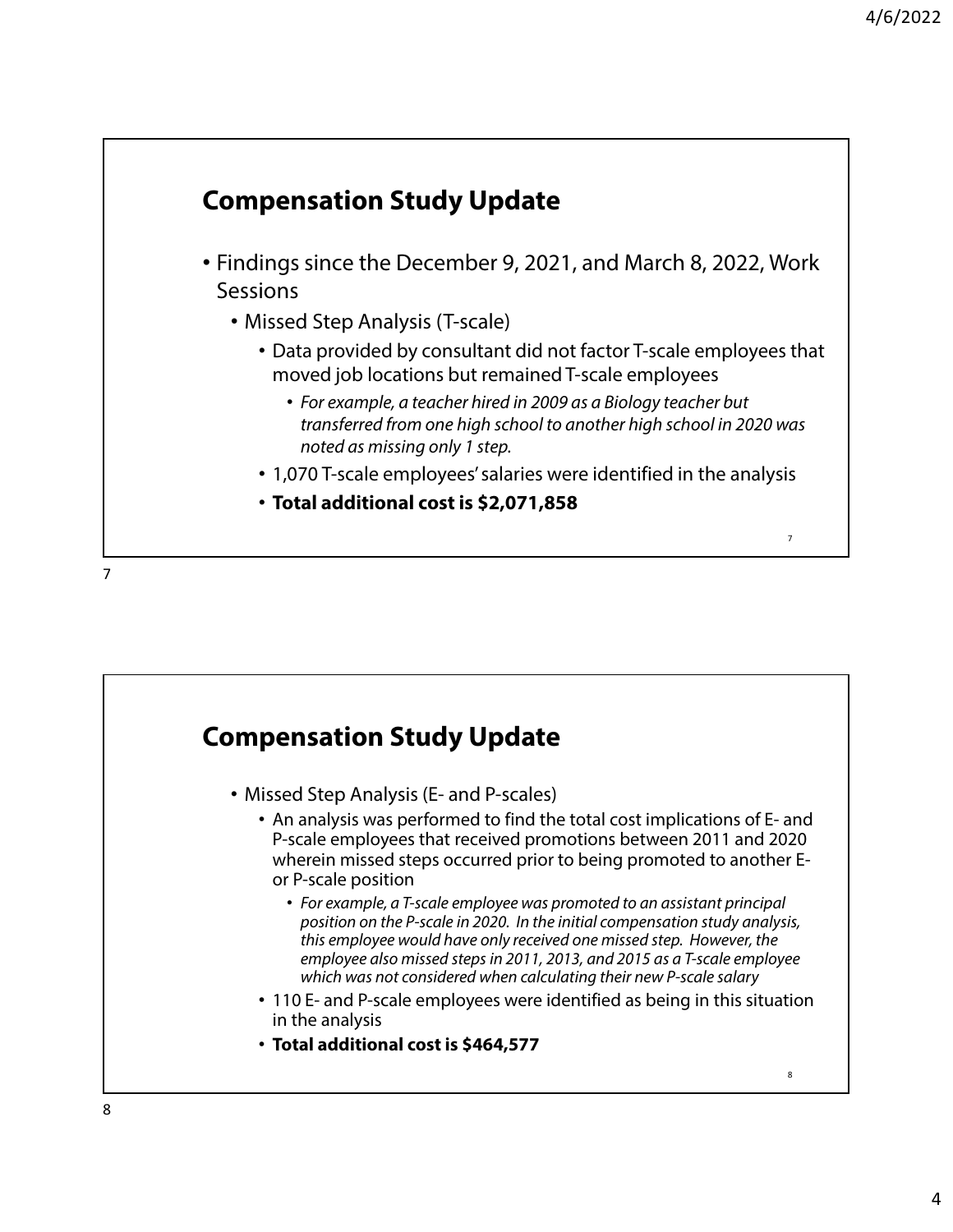| <b>Remaining Surplus / (Shortfall)</b>                         | \$0            |            |
|----------------------------------------------------------------|----------------|------------|
| Expenditures - Superintendent's Revised Proposed \$748,494,118 |                | 5,149.05   |
| <b>Compensation Update</b>                                     | \$2,536,435    |            |
|                                                                |                |            |
| <b>Virtual Learning Update</b>                                 | $($ \$832,028) | 5.00       |
| <b>Enrollment and Staffing Update</b>                          | \$650,918      | 15.55      |
| <b>Total Expenditures - Superintendent's Proposed</b>          | \$746,138,793  | 5,128.50   |
| Revenue - Superintendent's Revised Proposed \$748,494,118      |                |            |
| Additional funds from Compensation Reserve                     | \$150,000      |            |
| Additional funds from Future Budget Years Reserve              | \$2,205,325    |            |
| <b>Total Revenues - Superintendent's Proposed</b>              | \$746,138,793  |            |
|                                                                | Amount         | <b>FTE</b> |

#### **Superintendent's Revised Proposed FY 2023 Budget**

9

# **School Board Proposed Budget Discussion**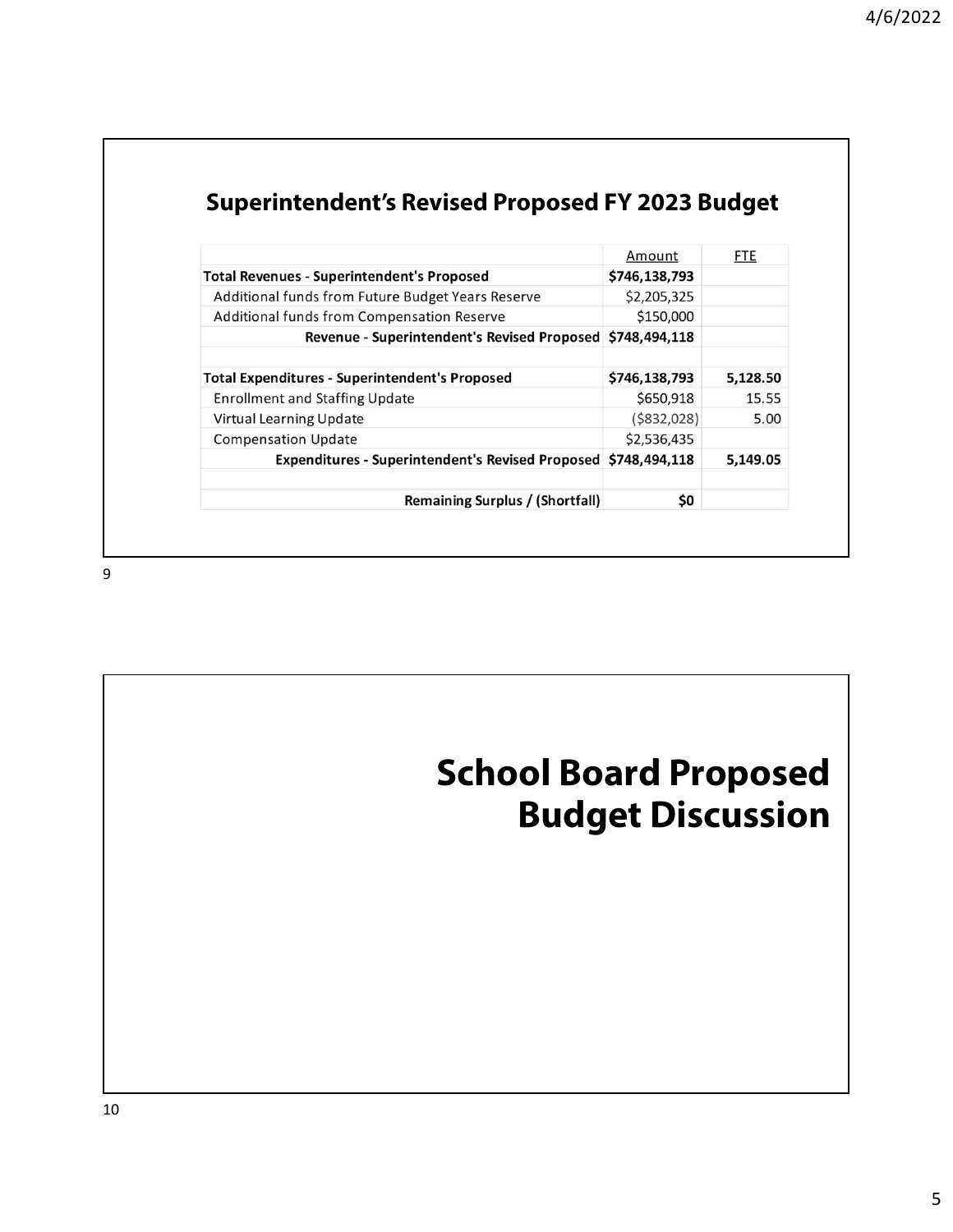

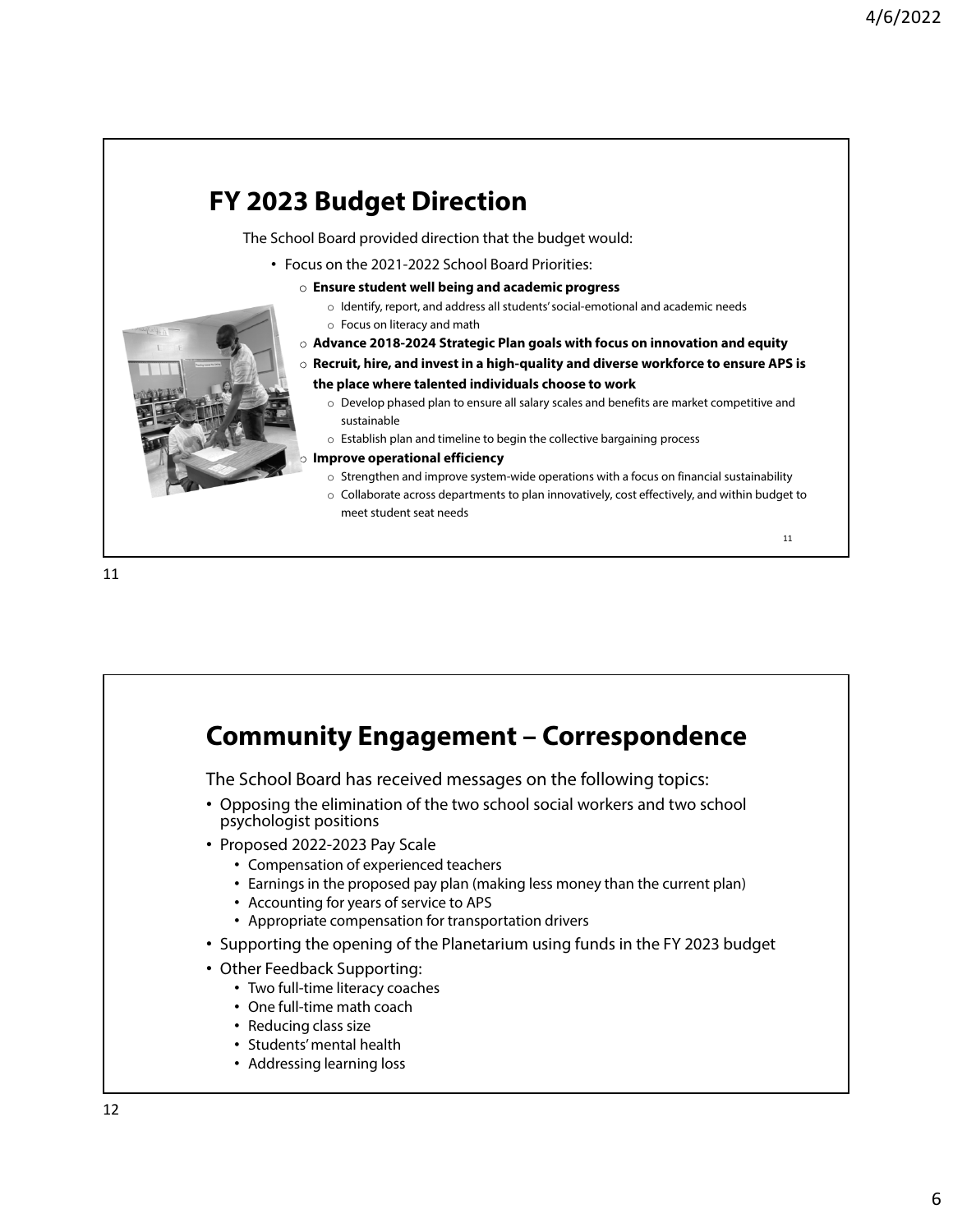

13

# **School Board Proposed Tier 1 Description Amount** FTE Restore the eliminated psychologists and social workers and request review of ratios for these positions for FY 2024 (SB Priority #1) \$391,483 4.00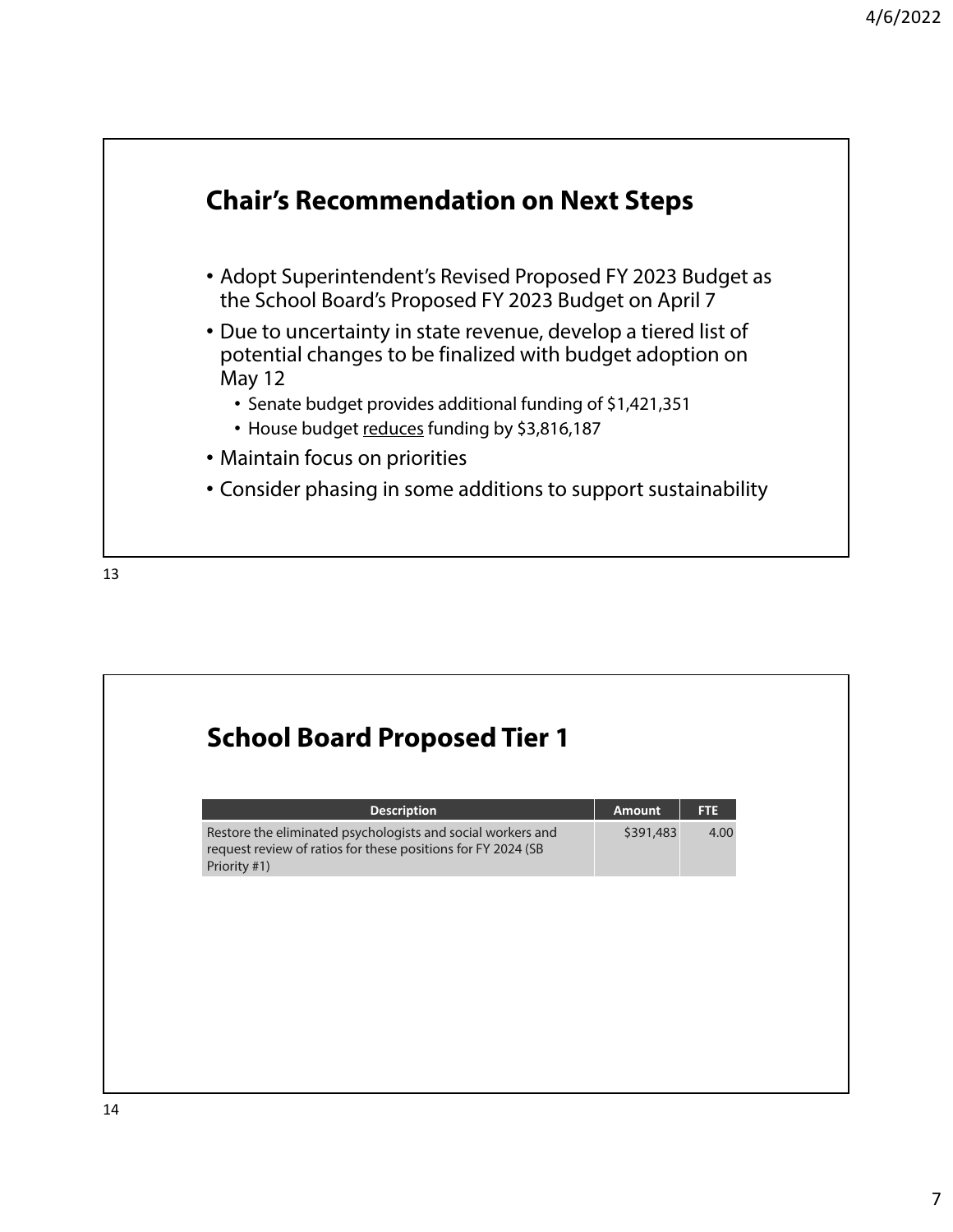## **School Board Proposed Tier 2**

| <b>Description</b>                                                             | Amount    | <b>FTE</b> |
|--------------------------------------------------------------------------------|-----------|------------|
| Partnership coordinator - proposed in FY21 budget but never<br>funded          | \$128,556 |            |
| Funding for the National Board Certified Teacher program cut<br>in FY21 budget | \$20,000  |            |

## **Additional Items for Discussion**

| <b>Description</b>                          | <b>Amount</b> | FTE. | <b>Additional Information from Staff</b>                                                                                                                                                                                                                                                                                                                                                                                                                                                                                                                                                                                                                                                                                                                                                                                                                                                                                                                                                                                                                                                                                                                                                                                                                                                                                                                                                                                                                                                          |
|---------------------------------------------|---------------|------|---------------------------------------------------------------------------------------------------------------------------------------------------------------------------------------------------------------------------------------------------------------------------------------------------------------------------------------------------------------------------------------------------------------------------------------------------------------------------------------------------------------------------------------------------------------------------------------------------------------------------------------------------------------------------------------------------------------------------------------------------------------------------------------------------------------------------------------------------------------------------------------------------------------------------------------------------------------------------------------------------------------------------------------------------------------------------------------------------------------------------------------------------------------------------------------------------------------------------------------------------------------------------------------------------------------------------------------------------------------------------------------------------------------------------------------------------------------------------------------------------|
| SEL audit/<br>evaluation by<br><b>CASEL</b> | \$60,000      |      | As recommended by the Student Services Advisory Committee, we agree that the<br>Collaborative for Academics, Social and Emotional Learning (CASEL) is the expert in<br>social-emotional learning (SEL) and APS would benefit from their expertise in<br>conducting an SEL Readiness and Engagement Analysis. The cost is a \$60,000 and<br>includes a two-day visit to our district from a CASEL team of experts who would meet<br>with the district leadership, visit schools, and hear from various stakeholders about the<br>current state of and priority for SEL. CASEL would provide a detailed report of<br>observations and recommendations that would:<br>• Identity strengths and challenges in current strategies, programs, approaches, and<br>instruction.<br>. Build on the good work already underway in our system.<br>• Connect the dots among programs, priorities, and plans.<br>• Provide an action plan with recommendations to specific, short- and long-term action<br>steps.<br>. Provide the external, third-party recommendations as the experts on SEL<br>The program evaluation proposed to be conducted by the Office of Planning and<br>Evaluation would include a comprehensive review of current practices, structures,<br>feedback and input from various stakeholders and result in recommendations for<br>changes to enhance program efficiency. The internal program evaluation would<br>require minimal costs and would occur during the course of the year. |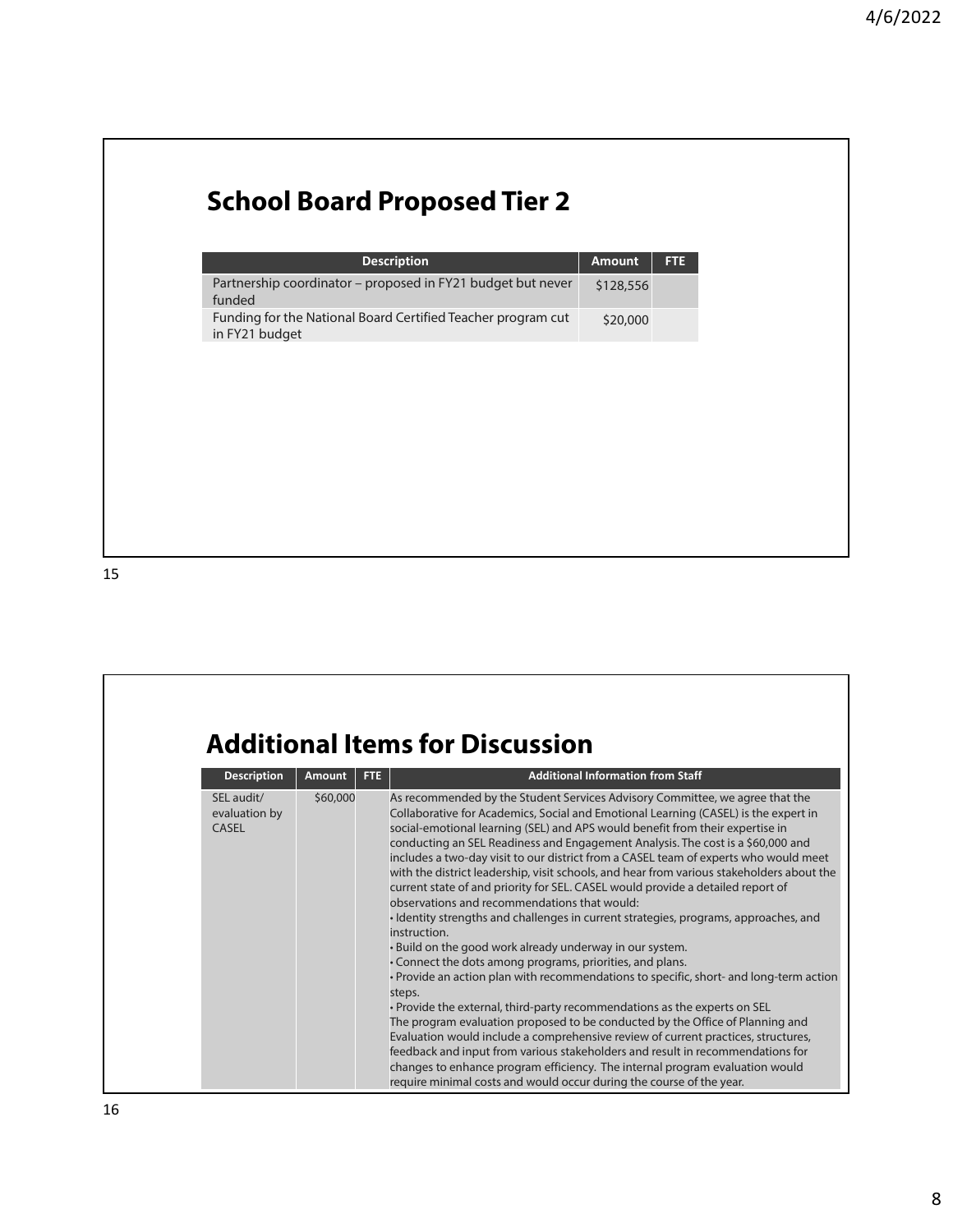#### **Additional Items for Discussion**

| <b>Description</b>                                                                       | <b>Amount</b> | FTE. |
|------------------------------------------------------------------------------------------|---------------|------|
| Planetarium                                                                              | \$183,000     |      |
| Convert MS testing coordinators from 0.5 FTE to 1.0 FTE                                  | \$293,613     | 3.00 |
| School Board office staff                                                                | \$90,071      | 1.00 |
| Math support (additional curriculum supervisor)                                          | \$151,621     | 1.00 |
| Stipends for ES assistant principals also serving as their schools' testing coordinators |               |      |
| Restorative Justice                                                                      | \$350,000     |      |

## **Additional Items for Discussion**

| <b>Description</b>                       | <b>Amount</b> | FTE | <b>Additional Information from Staff</b>                                                                                                                                                                                                                                                                                                                                                                                                                                                                                                                                                                                                                                                                                                                                                                                                                                                                                                                                                                                                                                                      |
|------------------------------------------|---------------|-----|-----------------------------------------------------------------------------------------------------------------------------------------------------------------------------------------------------------------------------------------------------------------------------------------------------------------------------------------------------------------------------------------------------------------------------------------------------------------------------------------------------------------------------------------------------------------------------------------------------------------------------------------------------------------------------------------------------------------------------------------------------------------------------------------------------------------------------------------------------------------------------------------------------------------------------------------------------------------------------------------------------------------------------------------------------------------------------------------------|
| Trauma-informed<br>professional learning | \$40,000      |     | The Office of Student Services developed a self-paced Trauma<br>Sensitive Schools Canvas course available to psychologists, social<br>workers, counselors, behavior interventionists and classroom teachers<br>with a focus on building background knowledge on trauma-informed<br>practices and implementation of strategies to foster trauma-informed<br>learning environments. The team utilized a free resource<br>(https://traumasensitiveschools.org/) to develop the course, related<br>resources, and materials. Additionally, schools have devoted<br>professional learning to participating in book clubs focused on<br>Trauma-Informed Practices. The initial allocation of \$10K was based on<br>supporting these practices. An additional \$10K could be utilized to<br>enhance Tier 1 framework for all schools and expand current practices<br>and resources. It should be noted that meaningful change in teaching<br>practices will come from sustained attention from central office and<br>school-based administrators, staff development and increased<br>accountability. |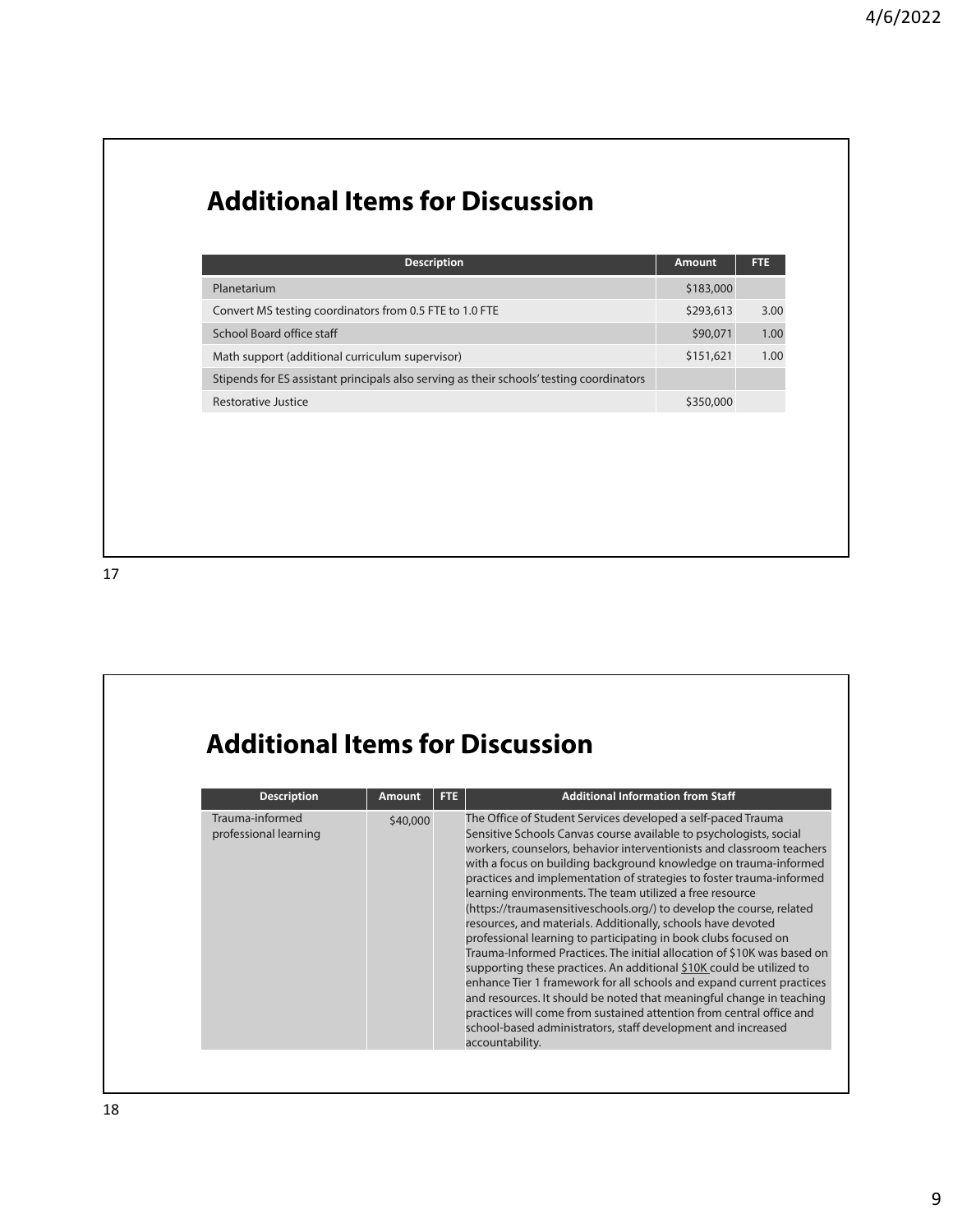## **Additional Items for Discussion**

| <b>Description</b>                                                            | <b>Amount</b> | FTE. | <b>Additional Information from Staff</b>                                                                                                                                                                                                                                                                                                                                                                                                                                                                                                                                                                                                                                                     |
|-------------------------------------------------------------------------------|---------------|------|----------------------------------------------------------------------------------------------------------------------------------------------------------------------------------------------------------------------------------------------------------------------------------------------------------------------------------------------------------------------------------------------------------------------------------------------------------------------------------------------------------------------------------------------------------------------------------------------------------------------------------------------------------------------------------------------|
| Additional funding for high-<br>dosage individual and small<br>group tutoring | \$500,000     |      | We support the idea behind high-impact tutoring options to support<br>students, and we believe students benefit most from teachers who<br>know their specific areas of need and can respond regularly to<br>accelerate their learning. Virtual tutoring support through a 3rd party<br>vendor could help supplement the support currently provided by APS<br>teachers and assistants. It would allow students to access on-demand<br>help with all of their current course work, beyond math and reading<br>support, provided by APS. An estimated cost to provide high-impact<br>virtual tutoring via a third party vendor to eligible students in grades<br>K-12 would be about \$500,000. |

| <b>Reserves</b>            |                    |                                               |                  |                        |                                                   |                  |  |  |  |  |
|----------------------------|--------------------|-----------------------------------------------|------------------|------------------------|---------------------------------------------------|------------------|--|--|--|--|
|                            |                    | <b>RESERVES BALANCES as of March 31, 2022</b> |                  |                        |                                                   |                  |  |  |  |  |
|                            |                    | <b>Current</b><br><b>Revenues</b>             | Total            | Used in<br>FY23 Supt's | Used in FY23<br><b>Supt's Revised New Balance</b> |                  |  |  |  |  |
| <b>RESERVE</b>             |                    | Bond funds $ $ (non-bond funds)               | <b>All Funds</b> | <b>Proposed</b>        | <b>Proposed</b>                                   | <b>All Funds</b> |  |  |  |  |
| Capital                    | \$29,992,994       | \$3,720,593                                   | \$33,713,587     | \$0                    | \$0                                               | \$33,713,587     |  |  |  |  |
| <b>VRS</b>                 | \$0                | \$1,047,239                                   | \$1,047,239      | \$0                    | \$0                                               | \$1,047,239      |  |  |  |  |
| <b>Debt Service</b>        | \$0                | \$2,000,000                                   | \$2,000,000      | (\$744,510)            | \$0                                               | \$1,255,490      |  |  |  |  |
| <b>Future Budget Years</b> | \$0                | \$28,180,752                                  | \$28,180,752     | (\$8,500,628)          | (\$2,205,325)                                     | \$17,474,799     |  |  |  |  |
| Compensation               | \$0                | \$16,850,000                                  | \$16,850,000     | (\$16,700,000)         | (\$150,000)                                       | \$0              |  |  |  |  |
| Separation Pay             | \$0                | \$2,000,000                                   | \$2,000,000      | \$0                    | \$0                                               | \$2,000,000      |  |  |  |  |
| <b>Health Care</b>         | \$0                | \$1,000,000                                   | \$1,000,000      | \$0                    | \$0                                               | \$1,000,000      |  |  |  |  |
|                            | Total \$29,992,994 | \$54,798,584                                  | \$84,791,578     | (S25, 945, 138)        | $($ \$2,355,325) $ $                              | \$56,491,115     |  |  |  |  |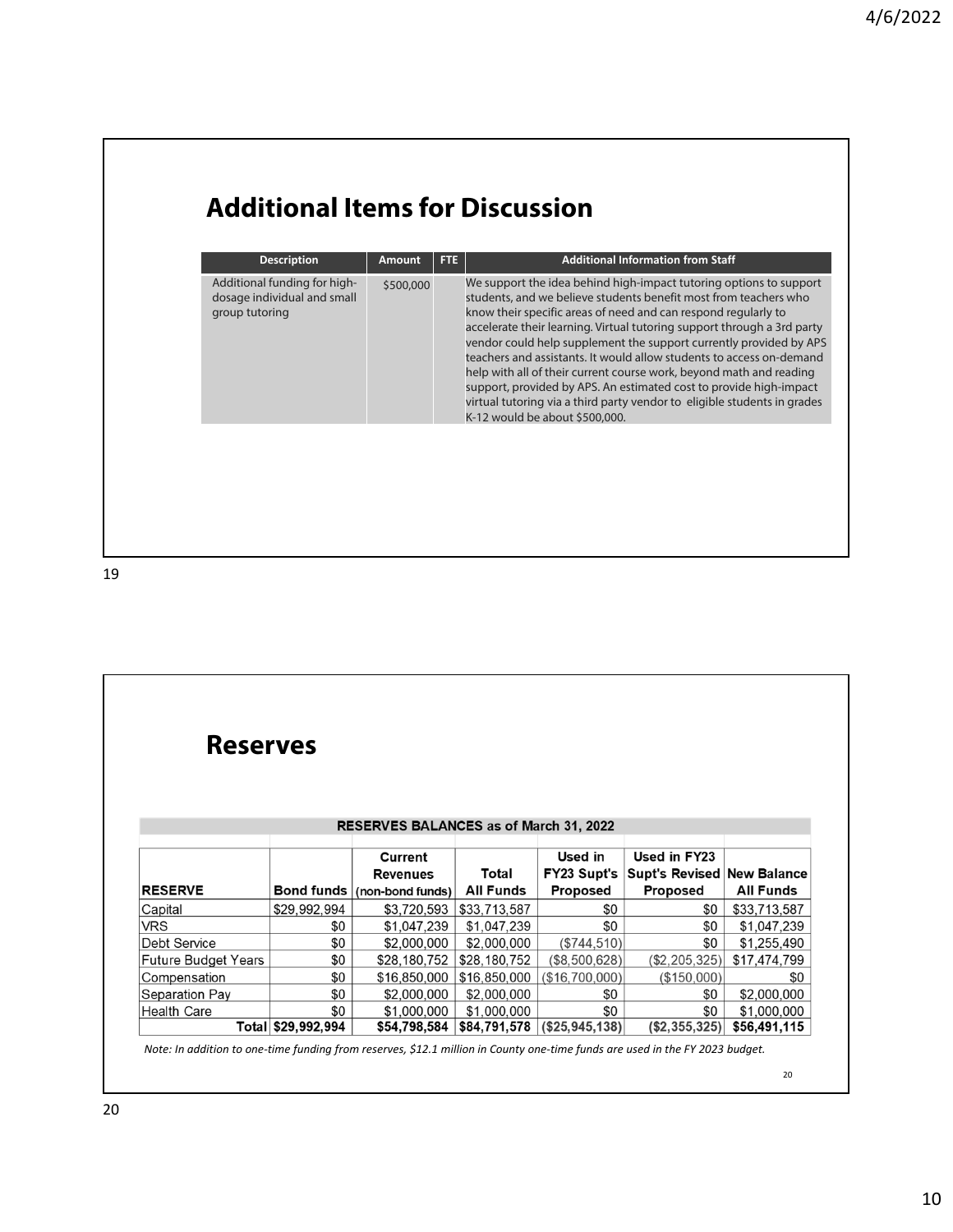# **Future Budget Work Session Agendas**

21

#### **Future Budget Work Session Agendas Budget Work Session #6**

**April 21, 2022 (6:30 p.m. – 8:30 p.m.)** 

• School Board proposed changes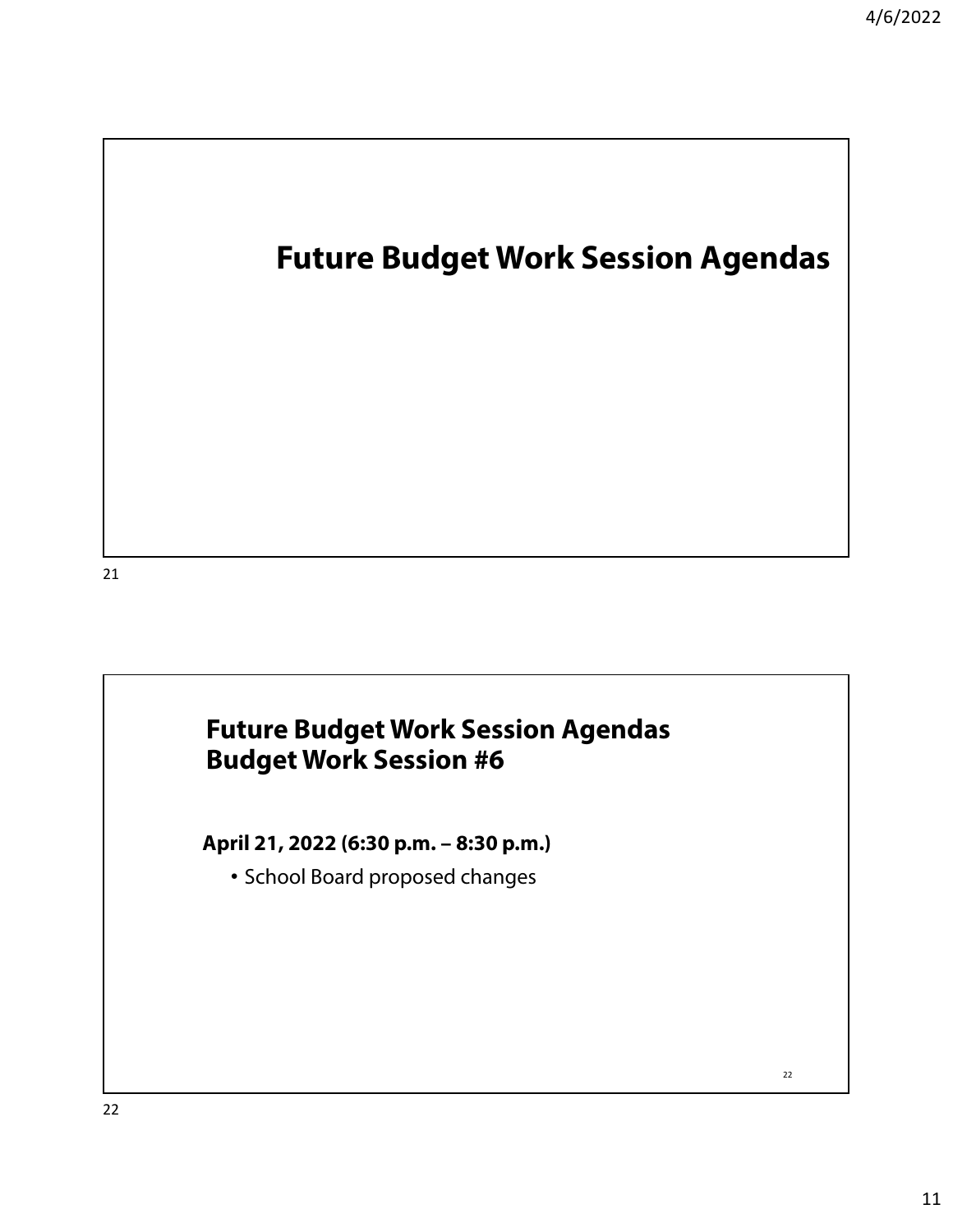# **FY 2023 Budget Calendar**

#### **FY 2023 Budget Calendar**

- **Feb 24:** Superintendent's Proposed FY 2023 Budget
- **Feb 24:** Work Session #1
- **Mar 8:** Work Session #2 (with Employee Groups)
- **Mar 15:** Work Session #3
- **Mar 22:** Work Session #4
- **Mar 31:** Public Hearing on Superintendent's Proposed Budget
- **Apr 5:** Work Session #5 (with Budget Advisory Council)
- **Apr 7:** School Board's Proposed FY 2023 Budget (Action)
- **Apr 8:** School Board's Budget Presentation to County Board
- **Apr 21:** Work Session #6
- **May 5:** Public Hearing on School Board's Proposed Budget
- **May 12:** School Board's Adopted FY 2023 Budget